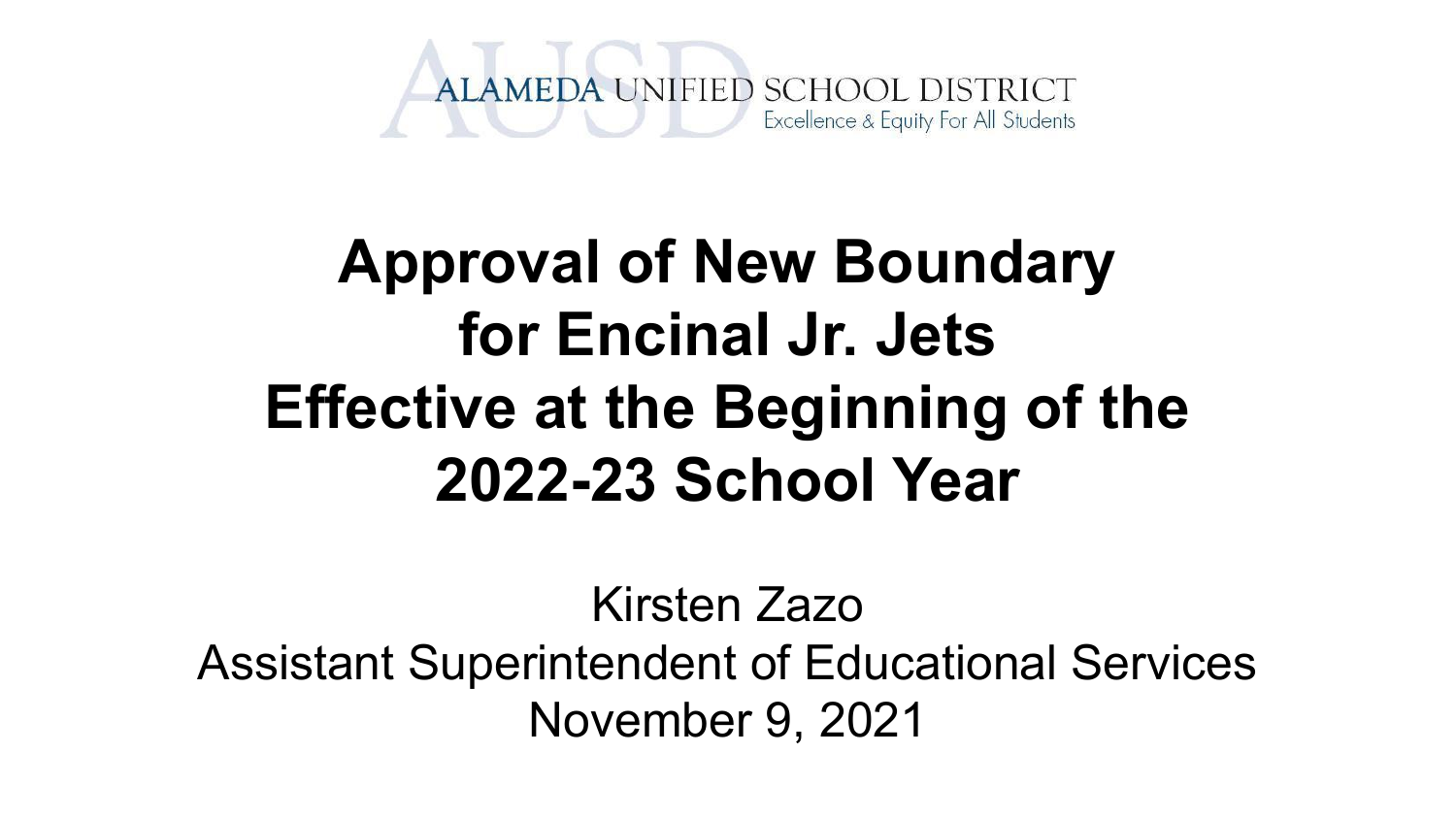## **The Proposal**

Currently the Encinal middle school program (Jr. Jets) enrolls students exclusively through an open enrollment process.

The disadvantages of this process are:

- Some of our most underserved populations reside on the west end.
- The process of open enrollment does not allow students to attend a district middle school closest to their residence.
- Families that do not navigate the open enrollment process attend Wood MS which leads to transportation issues and attendance challenges. (Two buses are needed to get to Wood from some neighborhoods in the west end.)

With the remodel of Encinal, there is space to allow for the middle school program to withstand a boundary change, with a guarantee of attendance to all students who live within the school zone. The remodel created a building for the middle school program with designated outdoor space for 6th - 8th grade students.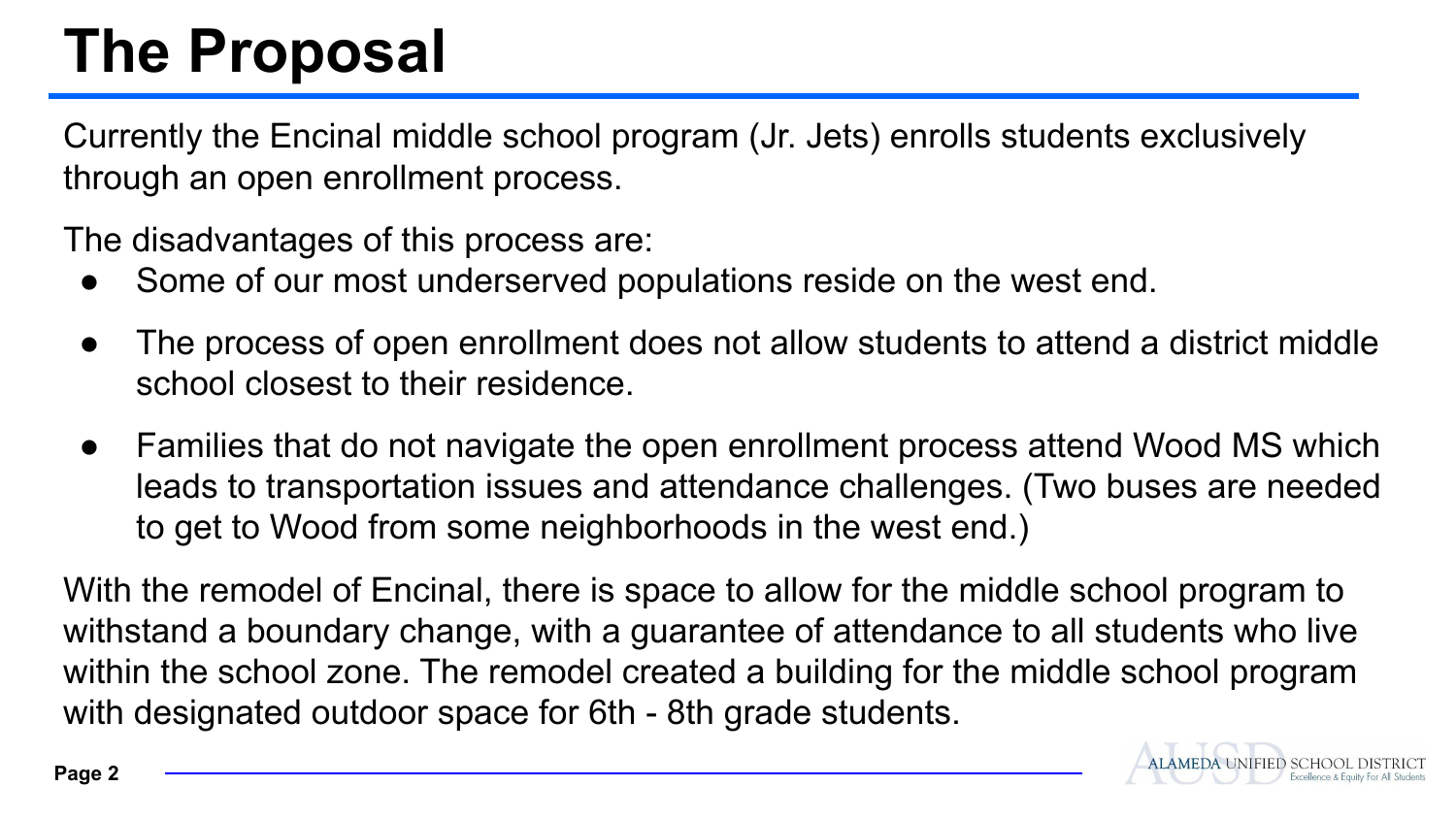### **Benefits of a New Boundary**

Below are some initial identified benefits to students and site systems if designated attendance zones were established:

- Families would not have to take any steps to select the middle school program closest to them during an enrollment period.
- Students would be guaranteed a middle school program that is walking distance from their home.
- Families would not have to hold responsibility for touring the campus. Sites can coordinate with the elementary school to hold tours to introduce the middle school to incoming students.
- Encinal would have a steady enrollment which will support maintaining classes for students.

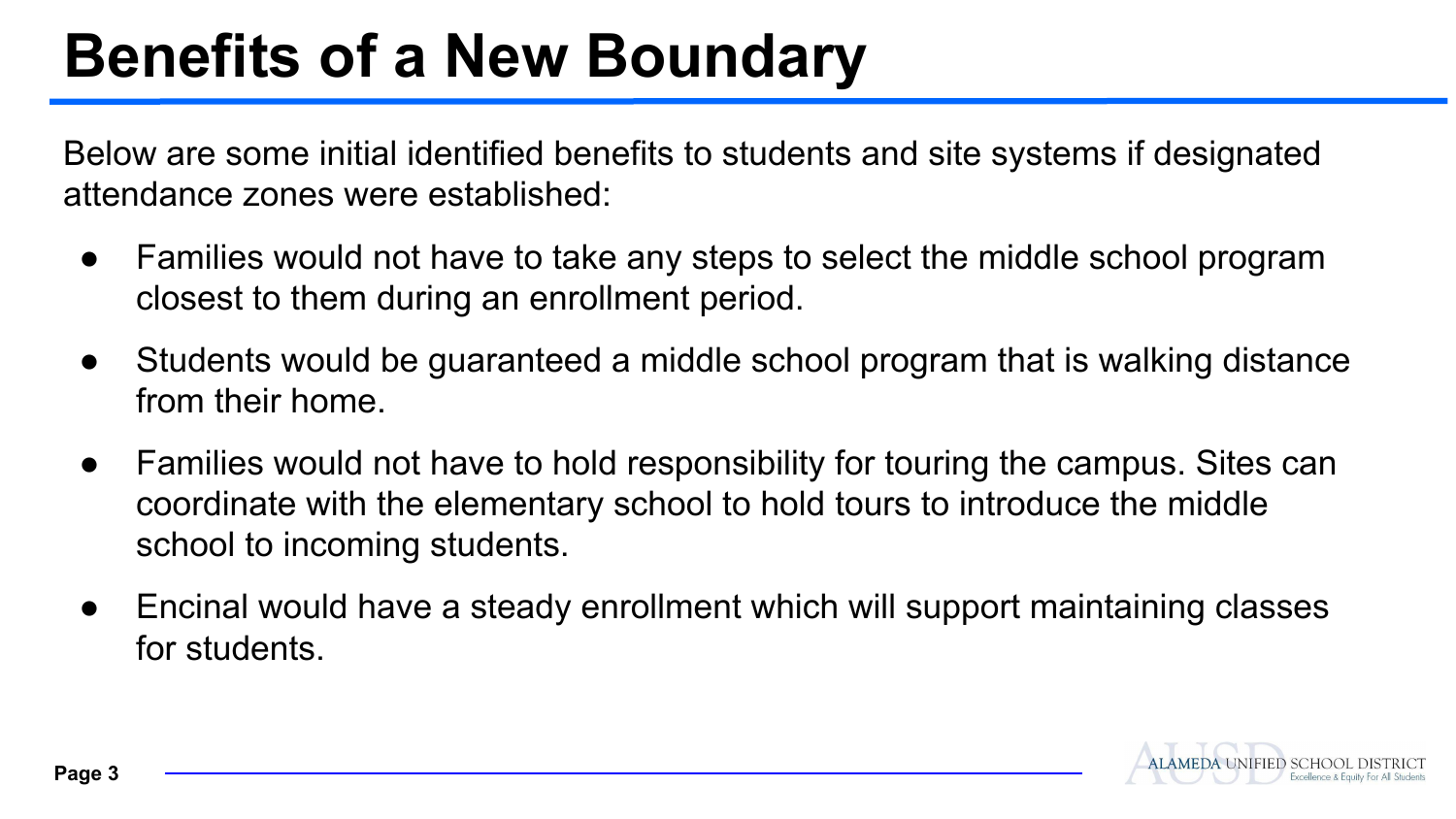### **Benefits of a New Boundary,** *cont...*

- Wood MS would have a more predictable enrollment.
- Encinal would be able to have coordinated warm hand-off meetings with 5th grade instructional and intervention teams at specific sites. This has positive programming benefits to incoming students and connects them to programs and services without interruption or delay.
	- STAR data
	- COST management (engagement, attendance, services, etc)
	- MDTP (Is this given at elementary level?)
	- $\circ$  504 lists
	- Case manager recommendations for programming and courses

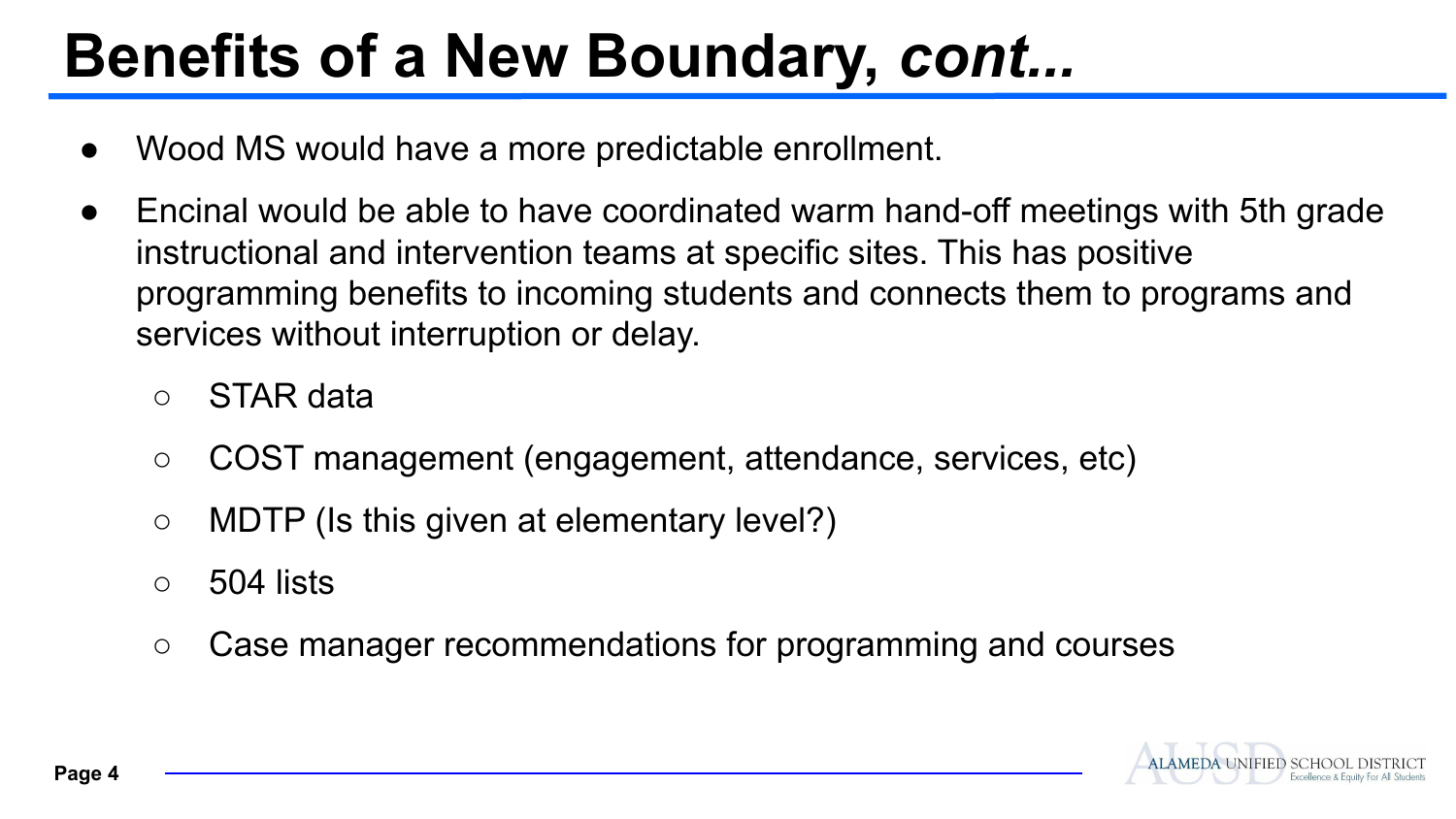#### **Middle School Proposed Boundaries**



Excellence & Equity For All Students